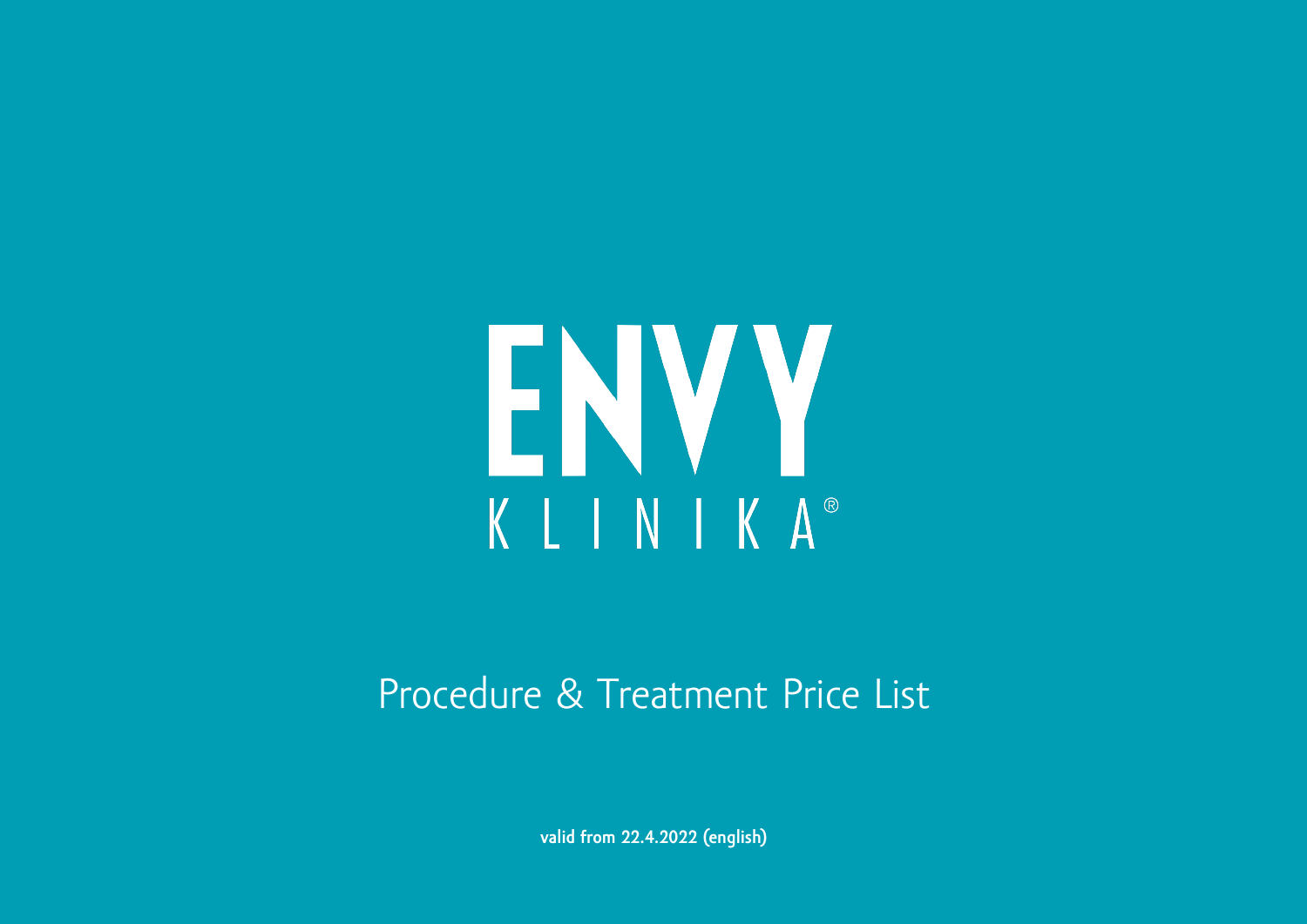

### Aesthetic dermatology

#### **Application of botulinum toxin**

| Glabellar area                | from 120 - 180 €    |
|-------------------------------|---------------------|
| Vertical area of the forehead | from 130 $\epsilon$ |
| Chin area                     | from 60 $\epsilon$  |
| Eye area                      | from 120 $\epsilon$ |
| Descended mouth corner area   | from 60 $\epsilon$  |
| Armpit area                   | from 380 $\epsilon$ |
| Palm area                     | from 380 $\epsilon$ |
| Mesobotox neck treatment      | from 120 $\epsilon$ |
| Gummy Smile and Bunny Lines   | from 60 $\epsilon$  |

#### **PROFHILO®**

| Face (1 treatment)                 | 299€  |
|------------------------------------|-------|
| Face (2 treatments package)        | 550€  |
| Neck (1 ošetrenie)                 | 299€  |
| Neck (2 treatments package)        | 550€  |
| Face + Neck (1 treatment)          | 550€  |
| Face + Neck (2 treatments package) | 980 € |

#### **Hyaluronic acid application (filler materials)**

| $0,5$ ml       | from 180 $\epsilon$ |
|----------------|---------------------|
| 1 ml           | from 280 $\epsilon$ |
| $2 \text{ ml}$ | from 500 $\epsilon$ |
| $3 \text{ ml}$ | from 730 $\epsilon$ |

#### **Lip enlargement**

| $0.5$ ml       | from 180 $\epsilon$ |
|----------------|---------------------|
| $1 \text{ ml}$ | from 280 $\epsilon$ |

#### **Periorbital circles removal**

| $1 \text{ ml}$ | from 280 $\epsilon$ |
|----------------|---------------------|
|----------------|---------------------|

#### **Hyaluronic acid application - ENVY 3D LIFT (volume materials)**

| Face (area 1) 1 ml | from 300 $\epsilon$ |
|--------------------|---------------------|
| Face (area 2) 2ml  | from 550 $\epsilon$ |
| $3 \text{ ml}$     | from 800 $\epsilon$ |
| Hands (both)       | from 550 $\epsilon$ |
| Cheeks             | from 540 $\epsilon$ |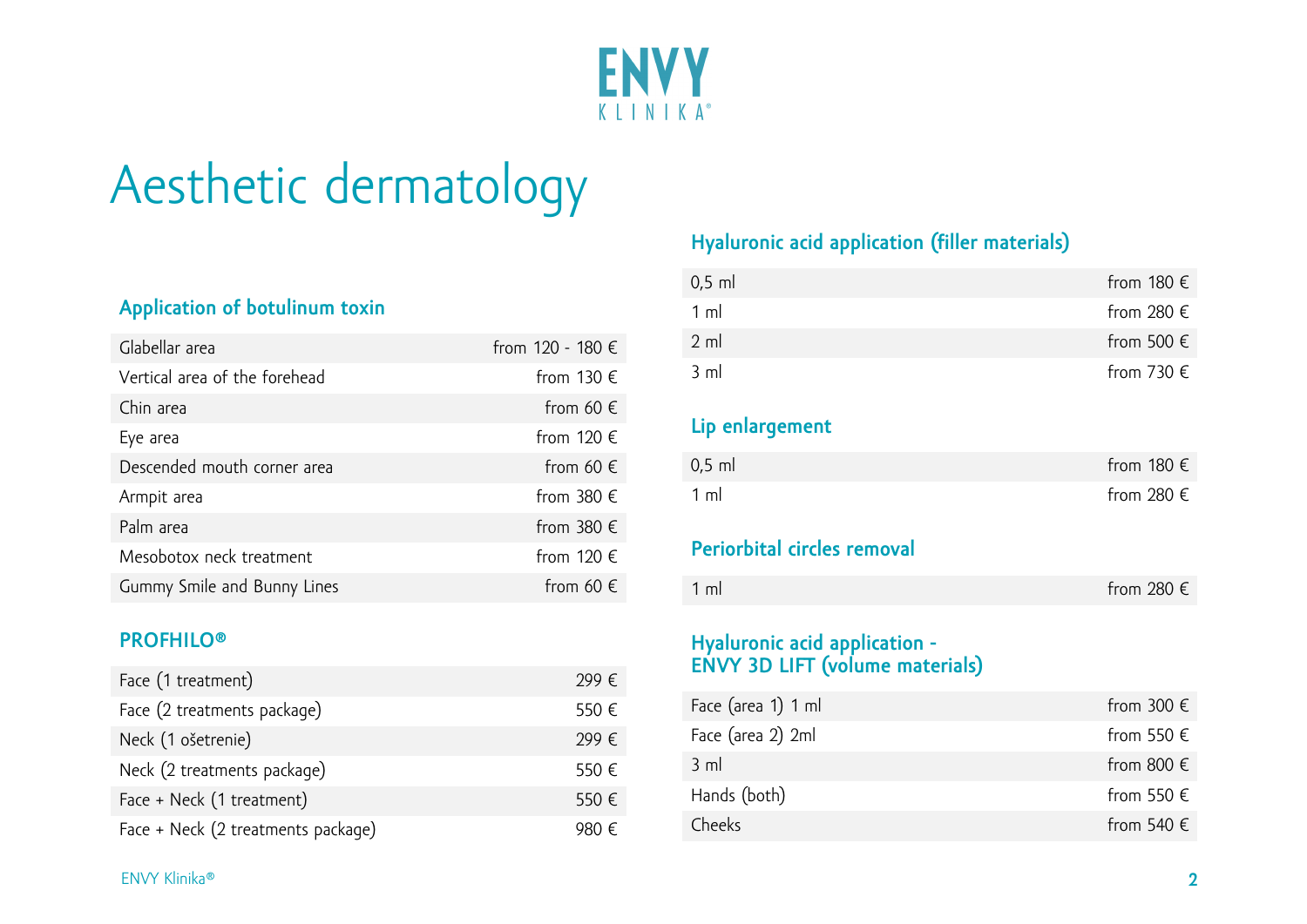

#### **Hyaluronic acid application (contouring materials)**

| $1 \text{ ml}$  | from 300 $\epsilon$  |
|-----------------|----------------------|
| $2 \text{ ml}$  | from 570 $\epsilon$  |
| $3 \text{ ml}$  | from 820 $\epsilon$  |
| Nose correction | from $160 - 300 \in$ |
| Chin correction | from $160 - 300 \in$ |

#### **Chin Correction Juvederm Volux**

| $0.5$ ml       | from 250 $\epsilon$ |
|----------------|---------------------|
| $1 \text{ ml}$ | from 480 $\epsilon$ |
| $2 \text{ ml}$ | from 920 $\epsilon$ |

#### **ENVY Therapy® Mezo**

| $ENVY$ Therapy <sup>®</sup> Hydrating   | from 130 $\epsilon$ |
|-----------------------------------------|---------------------|
| $ENVY$ Therapy <sup>®</sup> Brightening | from 130 $\epsilon$ |
| $ENVY$ Therapy <sup>®</sup> Antiaging   | from 180 $\epsilon$ |
| ENVY Therapy® Clearing                  | from 130 $\epsilon$ |

#### **Medical chemical peeling**

| Chemical peeling - rejuvenating (20% or 35% acid) | 25 € |
|---------------------------------------------------|------|
| Chemical peeling - rejuvenating (50% or 70% acid) | 35 E |
| Chemical peeling - acne                           | 44 E |
| Chemical peeling - hyperpigmentation treatment    | 44 E |

#### **Skinbooster By Sharon Stone**

| Single Skinbooster treatment               | 350 € |
|--------------------------------------------|-------|
| Three treatments (available over 3 months) | 850€  |

#### **V-SHAPE Face narrowing**

| Depending on units necessary | from 190 - 250 € |
|------------------------------|------------------|
|------------------------------|------------------|

#### **Thread lifting**

| Thread mesolifting           | from 16 to 250/520 €       |
|------------------------------|----------------------------|
| Thread lifting               | from 400 to 700 $\epsilon$ |
| Silhouette soft lift threads | from 1000 $\epsilon$       |

#### **Lipolysis injection**

| 1 ampoule    | 135 $\epsilon$ |
|--------------|----------------|
| 5 treatments | 575€           |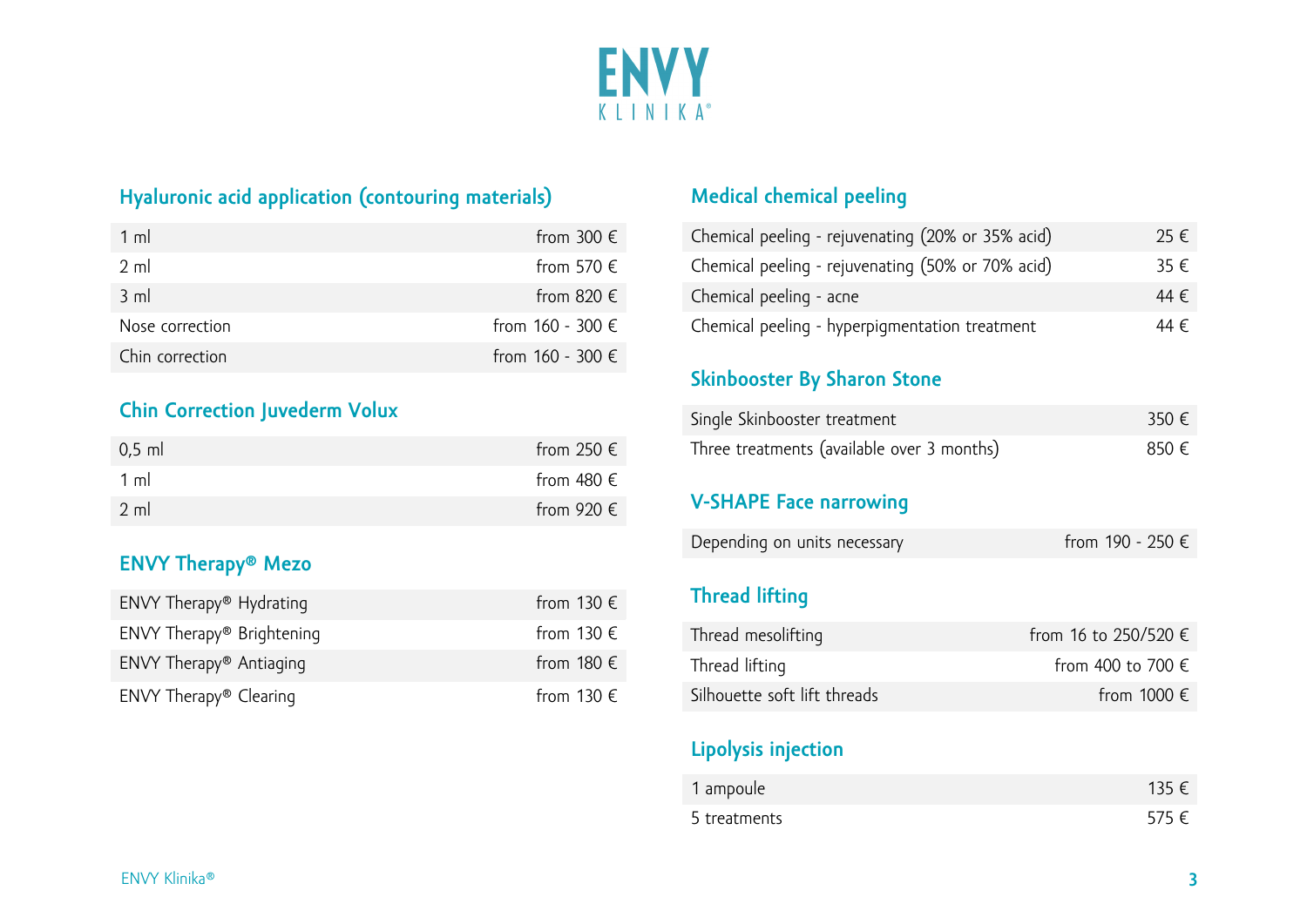

#### **Ulthera**

| Complete face treatment - lifting of the whole facial area<br>and upper neck | 1800 € |
|------------------------------------------------------------------------------|--------|
| Lower facelifting - cheek- and neck lifting                                  | 1400 € |
| Upper facelifting - eyebrow and eye area lifting                             | 500 €  |
| Ultrasound eyebrow lifting                                                   | 350 €  |
| Cheek lifting                                                                | 800 €  |
| Neck lifting                                                                 | 600€   |
| Jowl lifting                                                                 | 250 E  |

#### **Vampire Facial MATRIX**

| Vampire Facial Cellular Matrix  |       |
|---------------------------------|-------|
| Face area                       | 390 € |
| Face, neck and décolletage area | 690€  |
| <b>Vampire Facial Classic</b>   |       |
| Face area                       | 250 € |
| Face, neck and décolletage area | 390 € |
| <b>Vampire Facial Vital</b>     |       |
| Face area                       | 390 € |
| Face, neck and décolletage area |       |

### **ENVY Therapy® Vital**

| Whole face                           | from 350 $\epsilon$ |
|--------------------------------------|---------------------|
| Face, neck and décolletage           | from 600 $\epsilon$ |
|                                      |                     |
| <b>Belkyra</b>                       |                     |
| First application                    | 1200 €              |
| Second application                   | 1100€               |
| Third and all following applications | 1000 €              |
|                                      |                     |

#### **Non -invasive eyelid lifting**

| First treatment  | 190 F |
|------------------|-------|
| Second treatment | 150 E |
| Third treatment  | 130 E |

#### **Laser peeling**

#### **Photorejuvenation**

| 1 treatment          | 70 E  |
|----------------------|-------|
| 3 treatments package | 180 € |
| 5 treatments package | 250€  |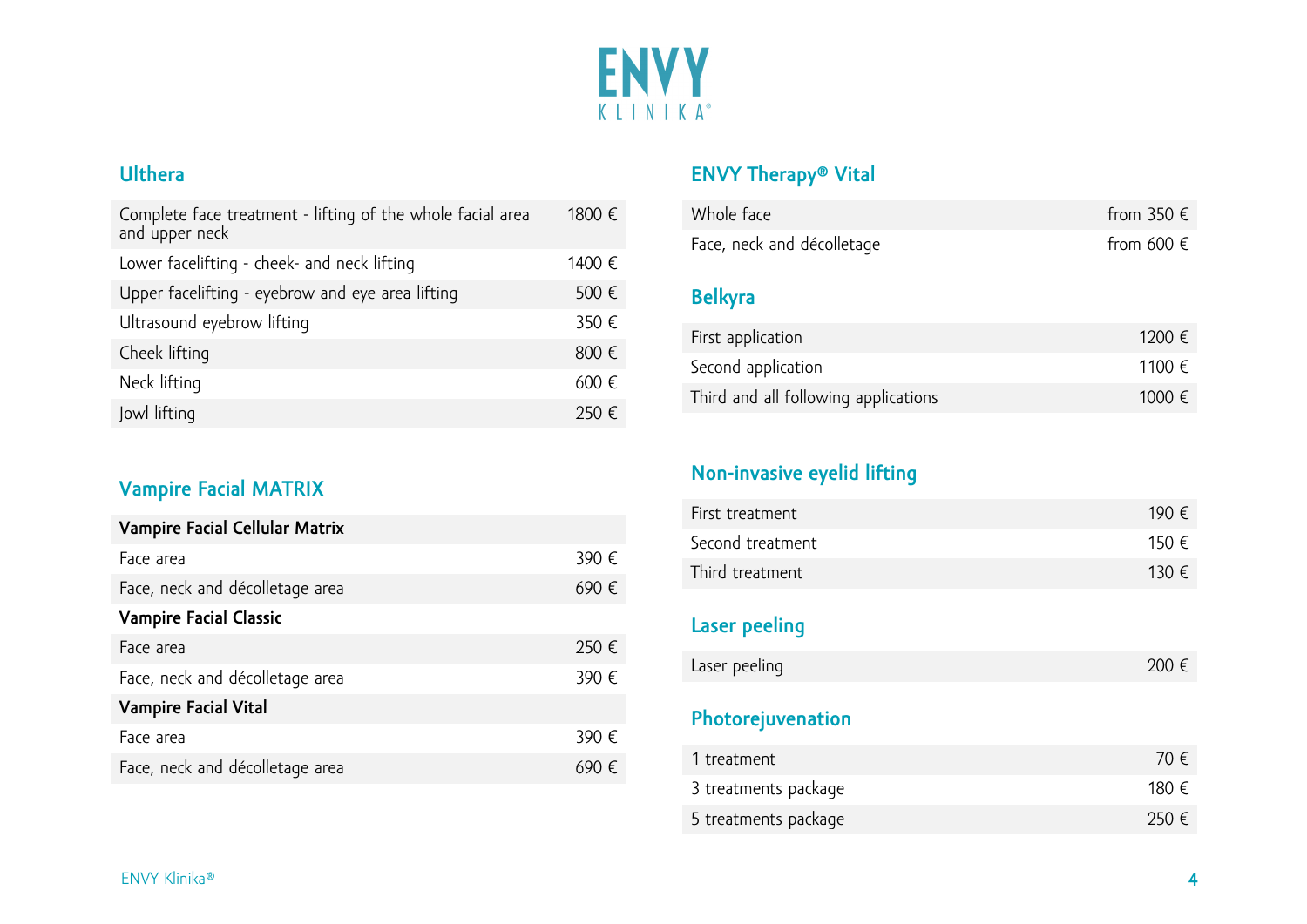

#### **Fractal skin resurfacing**

| Full face treatment | 350 € |
|---------------------|-------|
| Aftercare package   | 30 €  |

#### **LED Therapy**

| 10-minute treatment | 10 € |
|---------------------|------|
|                     |      |

#### **Vessel removal**

| Depending on impulse number. First 100 impulses. | from 50 $\epsilon$ |
|--------------------------------------------------|--------------------|
| All following 100 impulses                       | 30 E               |

#### **Pigment stain removal**

| Full face   | 100 € |
|-------------|-------|
| Single area | 30 €  |

#### **Tattoo removal**

| Tattoo<br>size       | Single<br>treatment | Three<br>treatments | Five<br>treatments |
|----------------------|---------------------|---------------------|--------------------|
| Up to $5 \text{ cm}$ | 88 E                | 225 €               | 352€               |
| $5 - 10$ cm          | 128 €               | 326 $\epsilon$      | 512 $E$            |

| 10 - 15 cm | 200 €          | 510€           | 800€   |
|------------|----------------|----------------|--------|
| 15 - 20 cm | 264 $\epsilon$ | 673 $E$        | 1056 € |
| $20+$ cm   | 368 €          | 938 $\epsilon$ | 1472 € |

#### **Permanent make-up removal**

| Area    | Single<br>treatment | Three<br>treatments | Five<br>treatments |
|---------|---------------------|---------------------|--------------------|
| Eyebrow | 88 E                | 225 $\epsilon$      | 352 $\epsilon$     |
| Lips    | 96 E                | 245 €               | 384 €              |

#### **Lightsheer Duet laser epilation**

| Area        | No. of pulses | 1 treat. | 3 treat. | 5 treat. |
|-------------|---------------|----------|----------|----------|
| <b>Back</b> | $500 - 550$   | 200 €    | 510€     | 850€     |
| Shin        | $500 - 550$   | 130 €    | 330 €    | 550€     |
| Thigh       | $600 - 650$   | 150 €    | 383 €    | 600€     |
| Whole legs  | 1000 - 1100   | 300 €    | 765 €    | 1200 €   |
| Forearm     | $250 - 300$   | 90€      | 230 €    | 380 €    |
| Whole arms  | $350 - 400$   | 200 €    | 510€     | 850€     |
| Upper lip   | $20 - 50$     | 30 €     | 78€      | 120 €    |
| Chin        | $30 - 50$     | 50€      | 129 €    | 200 €    |
| Cheeks      | $20 - 40$     | 50€      | 129 €    | 200€     |
| Eyebrows    | $5 - 10$      | 30 €     | 78€      | 120 €    |
| Sideburns   | $10 - 15$     | 35 €     | 90€      | 140 €    |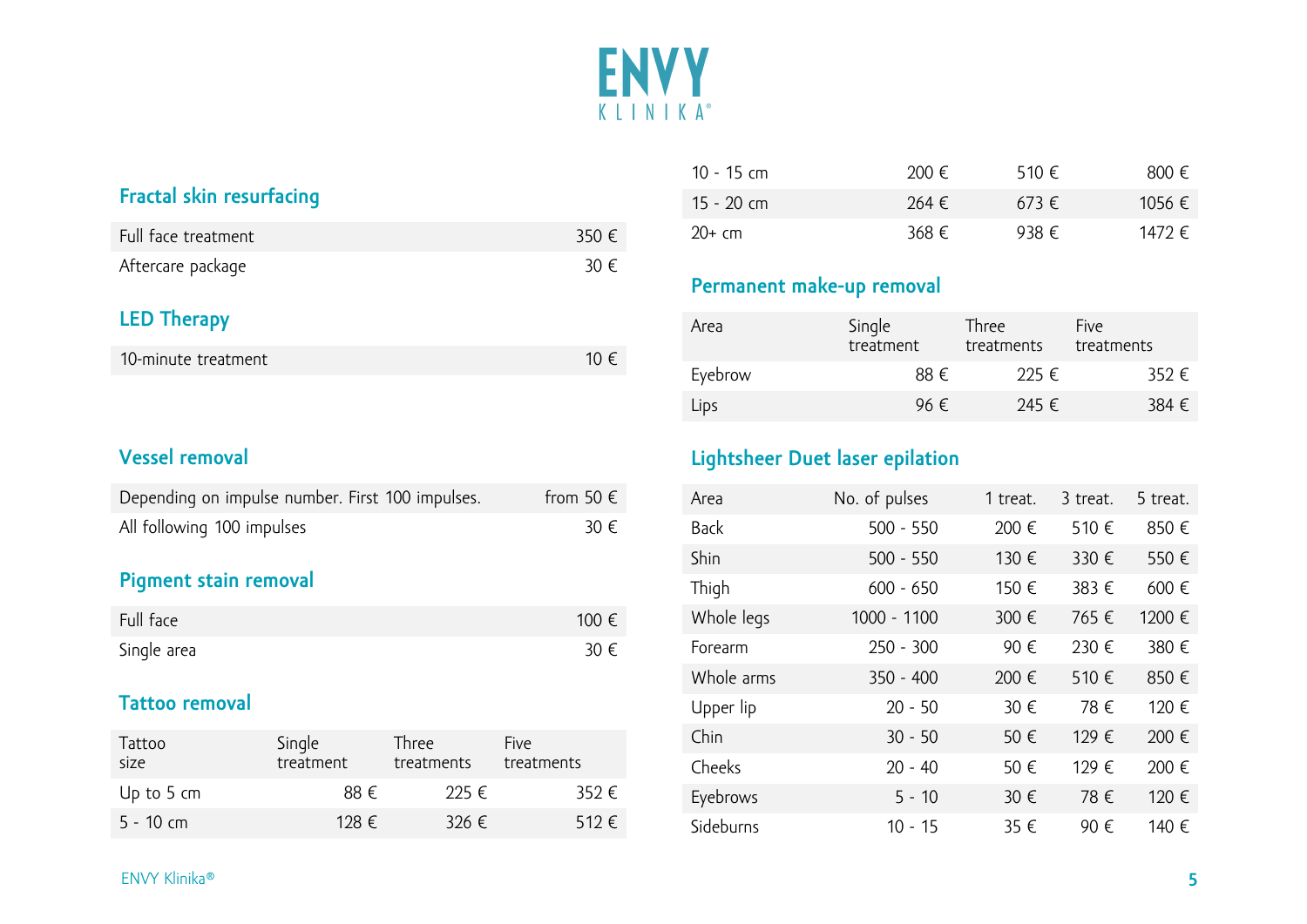

| <b>Neck</b>    | $20 - 40$   | 50€   | 129 € | 200€  |
|----------------|-------------|-------|-------|-------|
| Armpits        | $30 - 100$  | 60€   | 153 € | 240 € |
| <b>Bikini</b>  | $20 - 50$   | 60€   | 153 € | 240 € |
| Bikini Complet | 100 - 130   | 90€   | 230 € | 360 € |
| Nipple area    | $15 - 25$   | 35 €  | 90€   | 140 € |
| Belly button   | $5 - 10$    | 30 €  | 78 €  | 120 € |
| Whole abdomen  | 100 - 130   | 90€   | 230 € | 360 € |
| Male chest     | $250 - 300$ | 113 € | 285 € | 450€  |

#### **Excrescence, birthmark and wart removal**

| Up to $1 \text{ cm}$ | from 20 to 30 $\epsilon$ |
|----------------------|--------------------------|
| Over 1 cm            | from 35 to 45 $\epsilon$ |

#### **Dermatological birthmark examination**

| Up to 10 birthmarks                  | 30 E               |
|--------------------------------------|--------------------|
| More than 10 birthmarks              | 40 to 70 €         |
| <b>Consultations and advice</b>      |                    |
| Consultation - aesthetic dermatology | from 20 $\epsilon$ |

## Plastic Surgery

#### **Surgical and aesthetic eyelid correction**

| Upper eyelids                    | from 600 $\epsilon$  |
|----------------------------------|----------------------|
| Lower eyelids                    | from 700 $\epsilon$  |
| Upper and lower eyelids together | from 1100 $\epsilon$ |

#### **Partial facelift surgeries and treatments**

| Facelifting                              | from 1700 €*        |
|------------------------------------------|---------------------|
| Mini facelifting                         | from $1400 \in$ *   |
| Forehead lifting                         | from 650 $\in$ *    |
| Neck lifting (depending on surgery type) | from 750 $\epsilon$ |
| Brow lifting                             | from 350 $\epsilon$ |

#### **Rhinoplasty**

| Soft tissues (partial anaesthesia)     | from $1000 \in$ * |
|----------------------------------------|-------------------|
| Complete (without general anaesthesia) | from 2000 $\in^*$ |
| Septoplasty                            | from 1300 $\in$ * |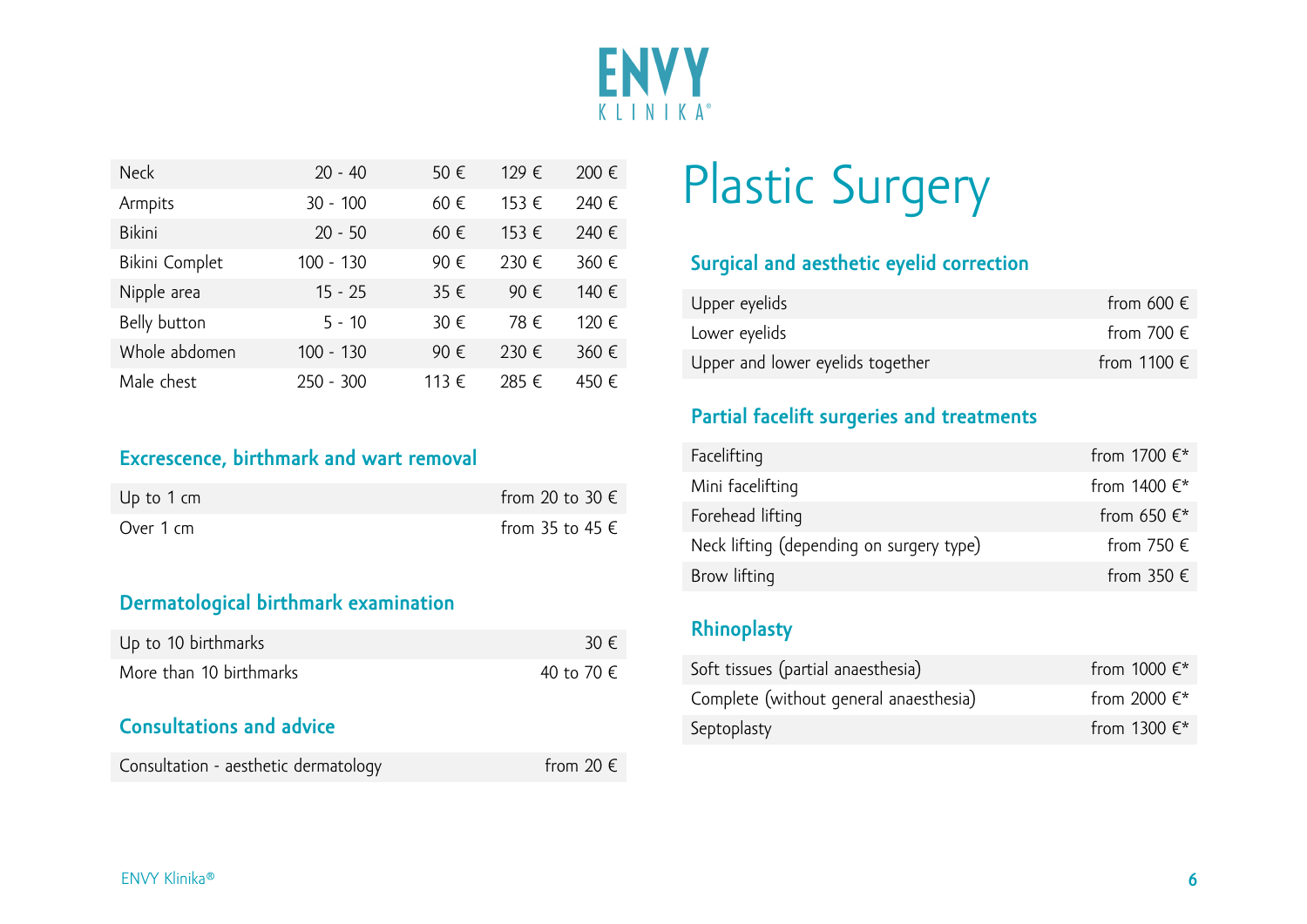

#### **Scar correction**

| Injection removal                                  | 1 ampoule / 30 $\epsilon$               |
|----------------------------------------------------|-----------------------------------------|
| Surgical or laser scar removal                     | price depends on<br>scar size and width |
| <b>Aftercare</b>                                   |                                         |
| Complex aftercare                                  | 170 €                                   |
|                                                    |                                         |
| <b>Belly overhang removal</b>                      |                                         |
| Treatment cost (depending on surgery difficulty) * | from $1800 \in$                         |
| Mini abdominal plastic surgery                     | from 1300 $\epsilon$                    |
| Birthmark, wart and excrescence removal            |                                         |

| First birthmark (price depends on size and<br>operation complexity) | from 70 $\epsilon$         |
|---------------------------------------------------------------------|----------------------------|
| Second birthmark                                                    | from 50 $\epsilon$         |
| Third and following birthmarks                                      | from 35 $\epsilon$         |
| Complicated birthmark removal                                       | from 80 $\epsilon$         |
| Basal cell carcinoma                                                | from 70 to 120 €           |
| Conjoined nails                                                     | from 60 $\epsilon$         |
| Tiny pedunculated shapes                                            | from 10 $\epsilon$ / piece |
| Histology                                                           | ′ €                        |

#### **Ear surgery**

| Children up to 15 years of age        | from 450 $\epsilon$ |
|---------------------------------------|---------------------|
| Clients over 15 years of age          | from 600 $\epsilon$ |
| Torn or perforated earlobe correction | from 80 $\epsilon$  |
| Auricle piercing (other body parts)   | 30 E                |

#### **Labia correction or reduction**

| Labiaplasty | from 500 $\in$ |
|-------------|----------------|
|-------------|----------------|

#### **Brachioplasty**

| Vaser Lipo method | from 1080 $\epsilon$ |
|-------------------|----------------------|
| Surgery           | from 1280 $\epsilon$ |

#### **Male breast reduction**

| Gynecomastia (depending on difficulty) * | from 1280 $\epsilon$ |
|------------------------------------------|----------------------|
| Pseudogynecomastia                       | from 1150 €          |

#### **Breast lifting, breast shaping**

| Surgery cost (depending on difficulty) * | from 1500 $\in$     |
|------------------------------------------|---------------------|
| Periareolar pexia                        | from 650 $\epsilon$ |
| Inverted nipple correction               | from 200 $\epsilon$ |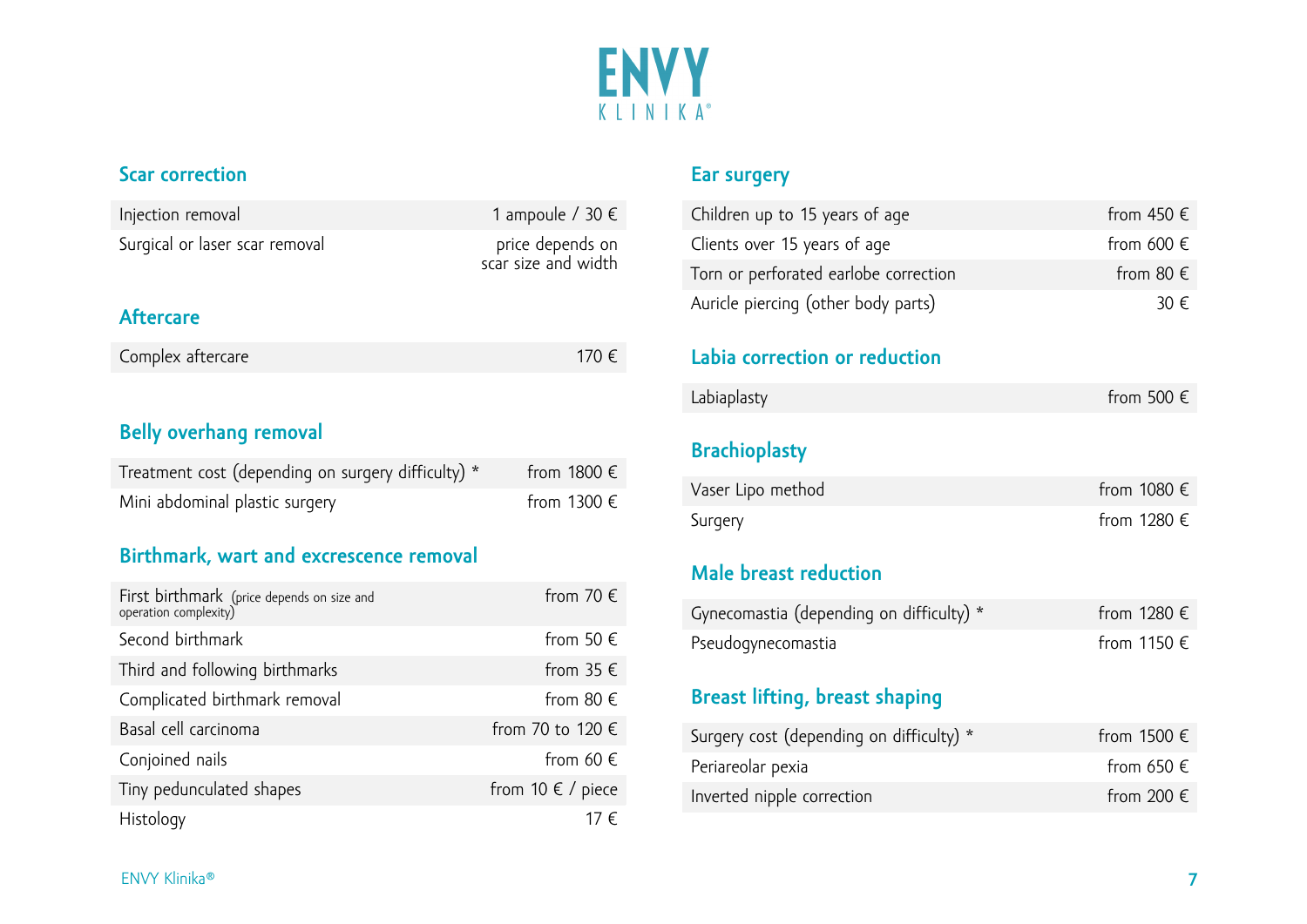

#### **Xantelasma**

| Single eyelid treatment                  | from 70 $\epsilon$   |
|------------------------------------------|----------------------|
| <b>Female breast reduction</b>           |                      |
| Surgery cost (depending on difficulty) * | from 2000 $\epsilon$ |
|                                          |                      |

#### **Breast augmentation with implants**

| Surgery cost - round implant                          |                      |
|-------------------------------------------------------|----------------------|
| Consultation, check-up, surgery                       | from $1650 \in$      |
| Round implants                                        | from 950 $\epsilon$  |
| General anaesthesia and preanaesthetic<br>examination | from 350 $\epsilon$  |
| Complex aftercare                                     | 170 €                |
| <b>Total</b>                                          | from 3120 $\epsilon$ |

| Surgery cost - anatomic implant                       |                     |
|-------------------------------------------------------|---------------------|
| Consultation, check-up, surgery                       | from $1650 \in$     |
| Anatomic implants                                     | from 1350 €         |
| General anaesthesia and preanaesthetic<br>examination | from 350 $\epsilon$ |
| Complex aftercare                                     | 170 €               |
| <b>Total</b>                                          | from 3520 €         |

#### **Breast augmentation with your own fat**

| Fat removal and follow-up augmentation                                       | from 2900 $\epsilon$ |
|------------------------------------------------------------------------------|----------------------|
| Further volumisation cost<br>(up to 6 months after the initial treatment)    | from 800 $\epsilon$  |
| Cost when lifting breasts with silicon<br>implants (depending on difficulty) | from 1300 $\epsilon$ |

#### **Lipofilling**

| Lipofilling<br>(lip, wrinkles and scars filled with your own fat)               | from 500 $\epsilon$ |
|---------------------------------------------------------------------------------|---------------------|
| <b>Circumcision</b>                                                             |                     |
| Treatment cost (without general anaesthesia)                                    | from 700 €*         |
| General anaesthesia                                                             |                     |
| General anaesthesia costs                                                       | from $350 \in$      |
| <b>Consultations and advice</b>                                                 |                     |
| Consultation - plastic surgery                                                  | from 30 $\epsilon$  |
| * Surgery costs marked with a "*" symbol do not include general<br>anaesthesia. |                     |
| The clinic and its services are VAT free.                                       |                     |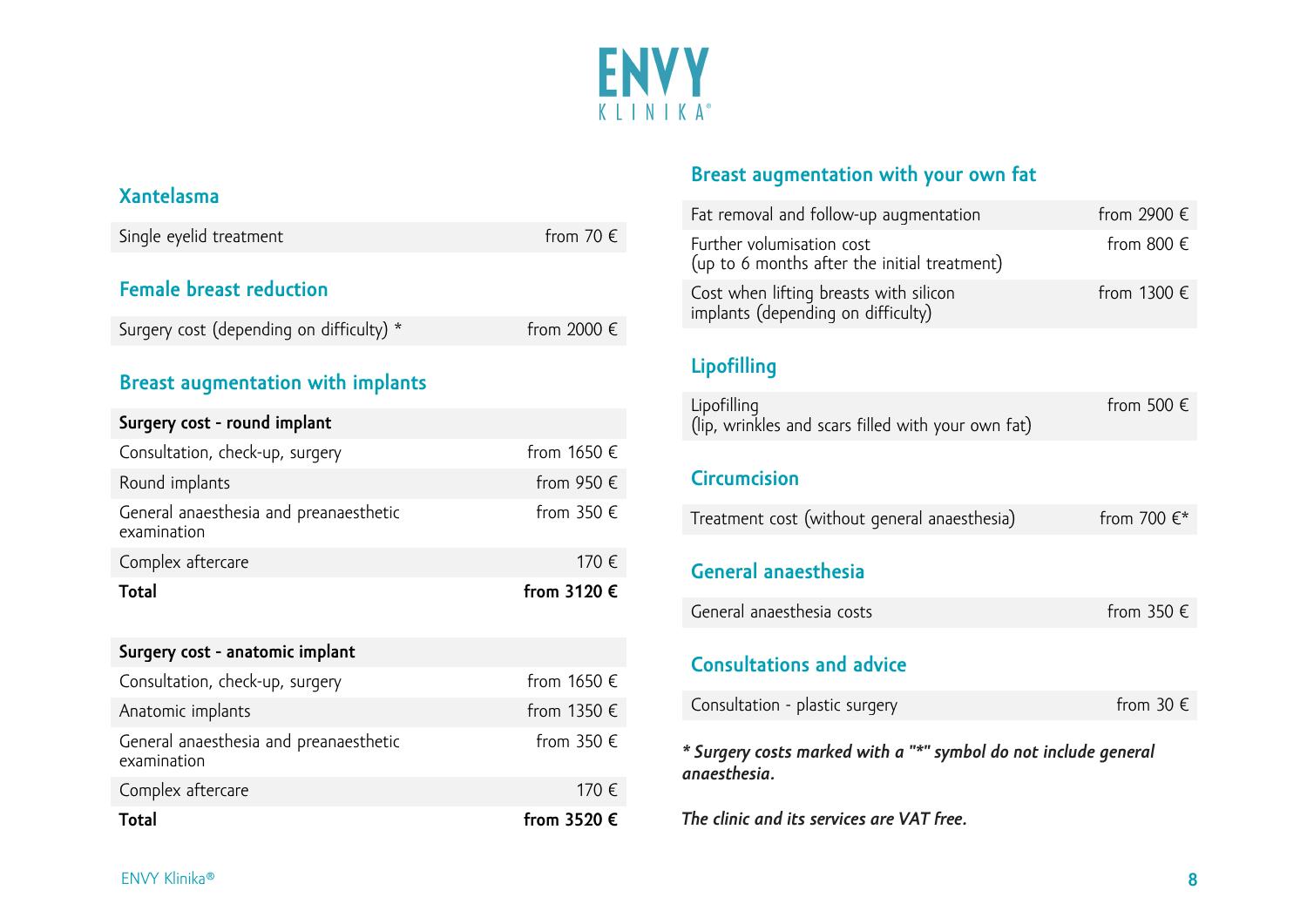

### Liposuction and fat transfer department

| <b>VaserLipo - liposuction</b>   |                      |
|----------------------------------|----------------------|
| Single area                      | from $1080 \in$      |
|                                  |                      |
| VaserLipo - knees, jowl          |                      |
| Treatment cost                   | from 800 $\epsilon$  |
| Vaser Smooth (celulitis removal) |                      |
|                                  |                      |
| Single area without suction      | from 980 $\epsilon$  |
| Single area with suction         | from 1390 $\epsilon$ |

### **Tumescent liposuction** Treatment cost  $\blacksquare$  Treatment cost  $\blacksquare$ **Brazilian buttock** Treatment cost  $f$  from 2900  $\epsilon$ **Consultations and advice** Consultation - plastic surgery  $\blacksquare$  from 30  $\epsilon$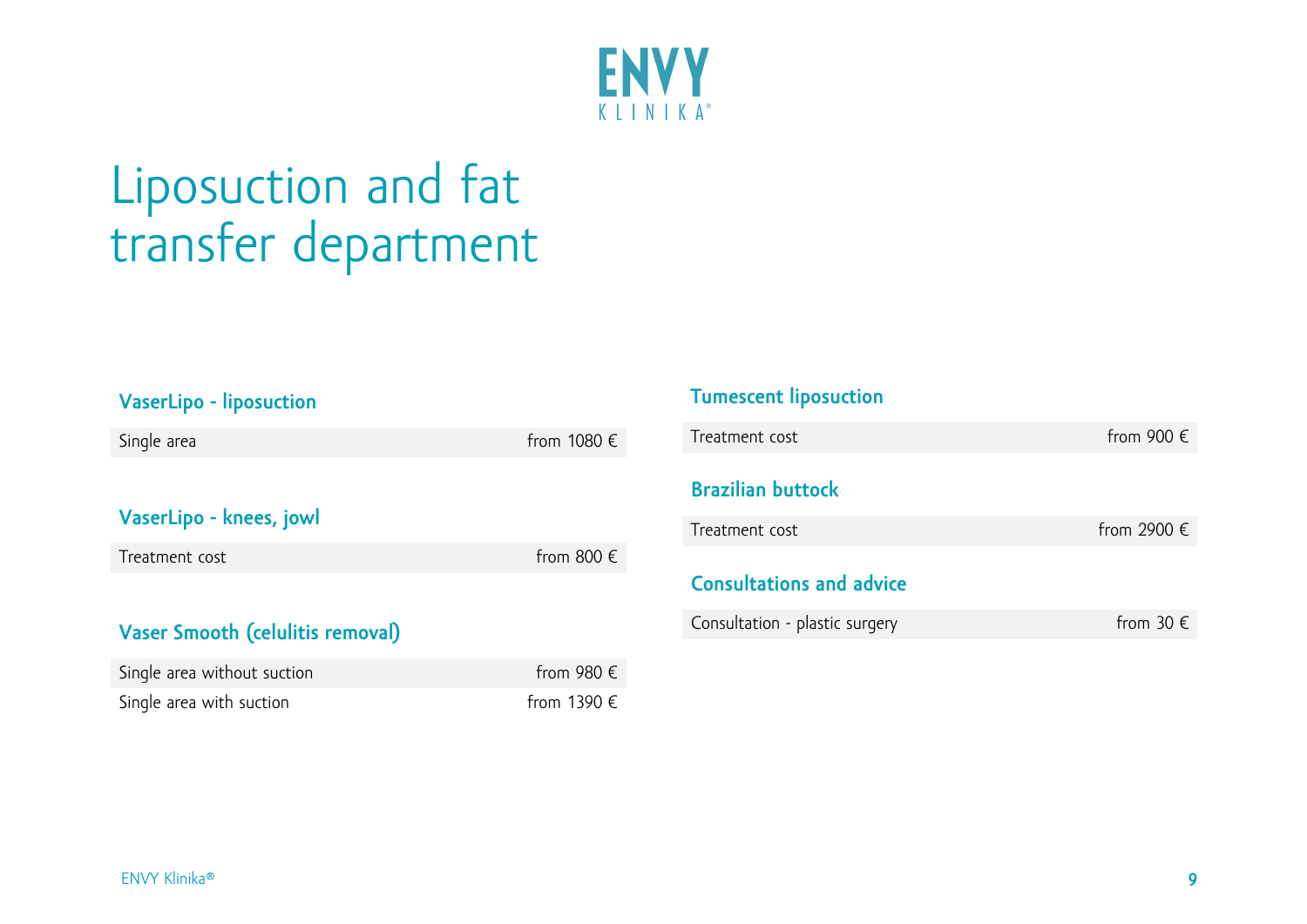

### Corrective gynaecology Medical cosmetics

#### **Needleless mesotherapy**

| Treatment cost                    | 30 $\epsilon$ |
|-----------------------------------|---------------|
|                                   |               |
| <b>Anti-age microdermabrasion</b> |               |

| Treatment cost |  |
|----------------|--|
|----------------|--|

#### **Sterile microdermabrasion**

| Treatment cost |  |
|----------------|--|
|----------------|--|

#### **Anti-age microdermabrasion**

| Labia correction or reduction |
|-------------------------------|
| Treatment cost                |
|                               |

from 500  $\epsilon$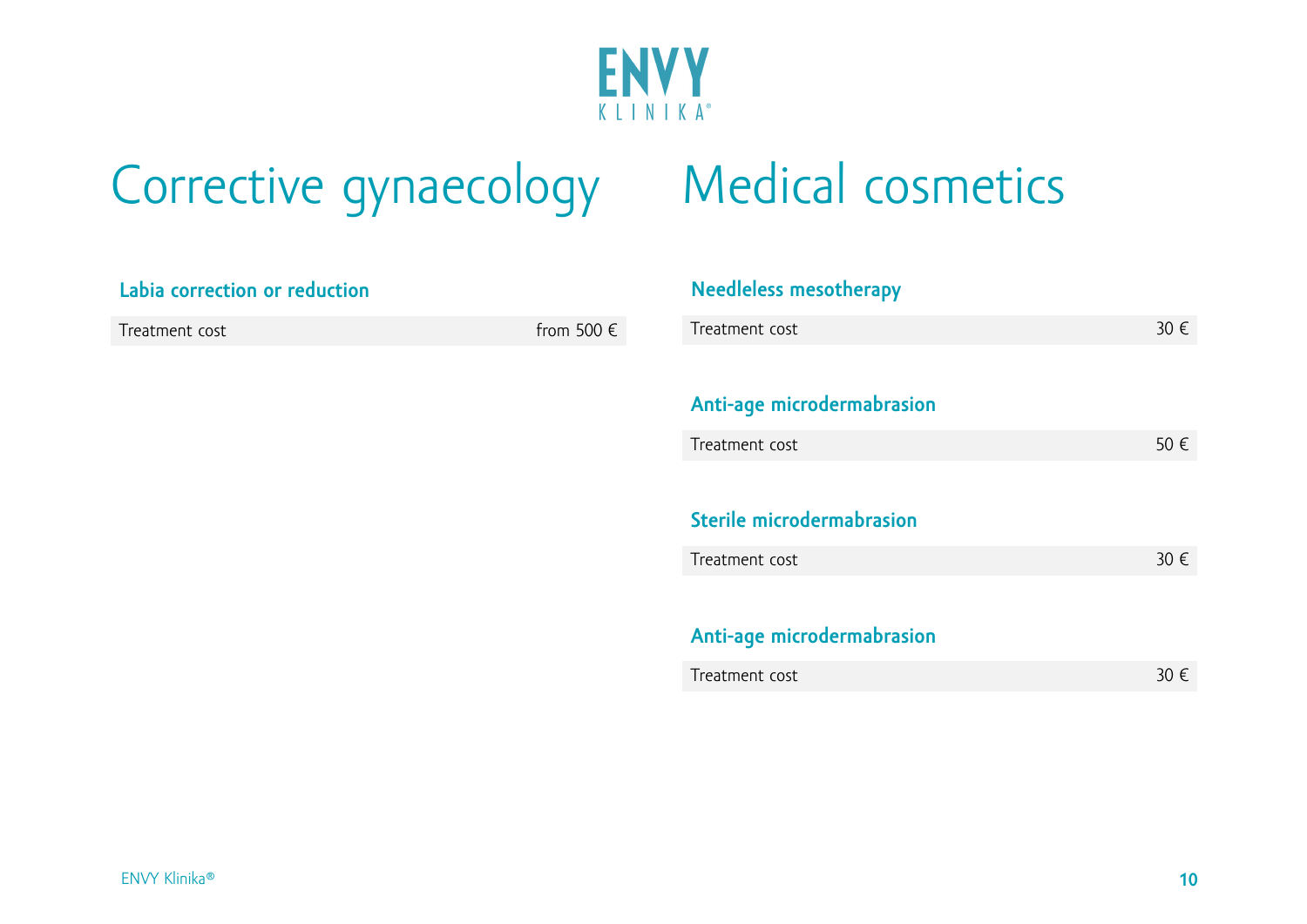

### Complete skincare

#### **ENVY Therapy® Antiaging cosmetic treatment**

| 70-minute treatment | 89F   |
|---------------------|-------|
| 90-minute treatment | 129 E |

#### **ENVY Therapy® Brightening cosmetic treatment**

| 70-minute treatment | 79€ |
|---------------------|-----|
| 90-minute treatment | 89€ |

#### **ENVY Therapy® Clearing cosmetic treatment**

| 70-minute treatment | 59€ |
|---------------------|-----|
| 90-minute treatment | 89€ |

#### **ENVY Therapy® Hydrating cosmetic treatment**

| 70-minute treatment | 69€  |
|---------------------|------|
| 90-minute treatment | 109€ |

#### **Aquaclean treatment**

| Treatment cost | 60 € |
|----------------|------|
|----------------|------|

#### **Termolifting**

| Facial treatment                              | 120 $\epsilon$ |
|-----------------------------------------------|----------------|
| Complete face and neck treatment              | 140 €          |
| Neck and décolletage treatment                | 70 E           |
| Credit - Four facial treatments               | 400 €          |
| Credit - Four neck and décolletage treatments | 200 E          |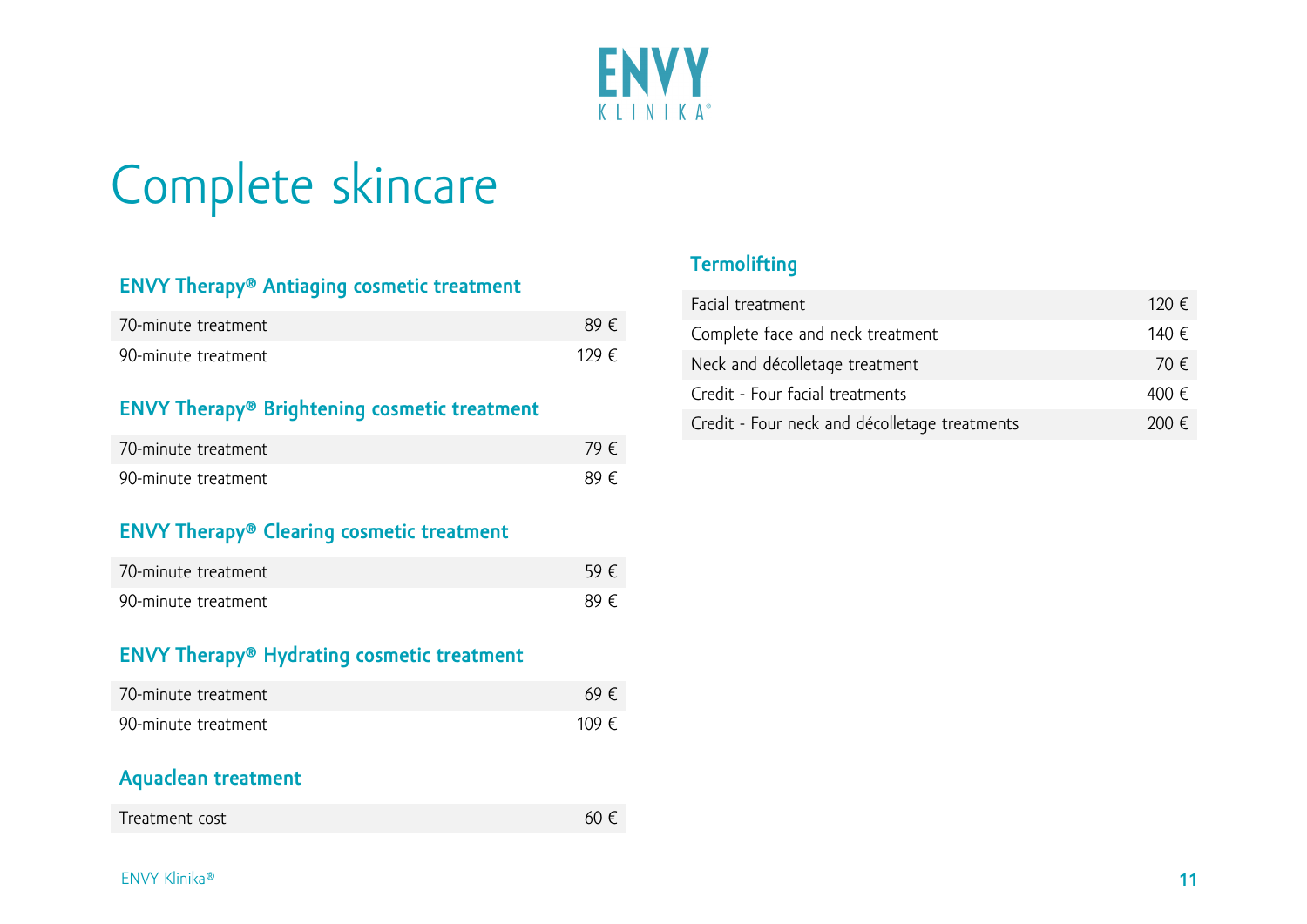

# Body care

#### **Body shaping and skin tightening using radiofrequency and ultrasound**

| Treatment of single area (1 treatment) |       |
|----------------------------------------|-------|
| <b>Buttocks</b>                        | 80€   |
| Abdomen                                | 60€   |
| Front thighs                           | 100 € |
| Inner thighs                           | 60€   |
| Hind thighs                            | 100 € |
| Divide butt / hind thighs              | 100 € |
| Hip                                    | 60€   |
| Shoulders                              | ) €   |

#### **Cryolipolysis - Freeze fat reduction**

| One suction  | 59€ |
|--------------|-----|
| Two suctions | 99€ |

## Internal department

#### **Internal examination**

| (diagnostics, treatment, preventions, illness<br>dispensary) | from 60 $\epsilon$ |
|--------------------------------------------------------------|--------------------|
| Small blood sampling                                         | from 30 $\epsilon$ |
| Large blood sampling                                         | from 60 $\epsilon$ |

#### **Internal pre-operative examination**

| (for plastic surgeries under general anaesthesia<br>blood tests are needed) | from 90 $\epsilon$ |
|-----------------------------------------------------------------------------|--------------------|
| Consultation regarding established diagnoses                                | 60 $\epsilon$      |

#### **Vitamin C infusion therapy - Immunity strengthening**

| Low dose preventive treatment  |       |
|--------------------------------|-------|
| Single infusion                | 40 €  |
| Three infusions                | 90€   |
| Six infusions                  | 150 € |
| High dose preventive treatment |       |
| Single infusion                | 60€   |
| Three infusions                | 150 € |
| Six infusions                  | 270 € |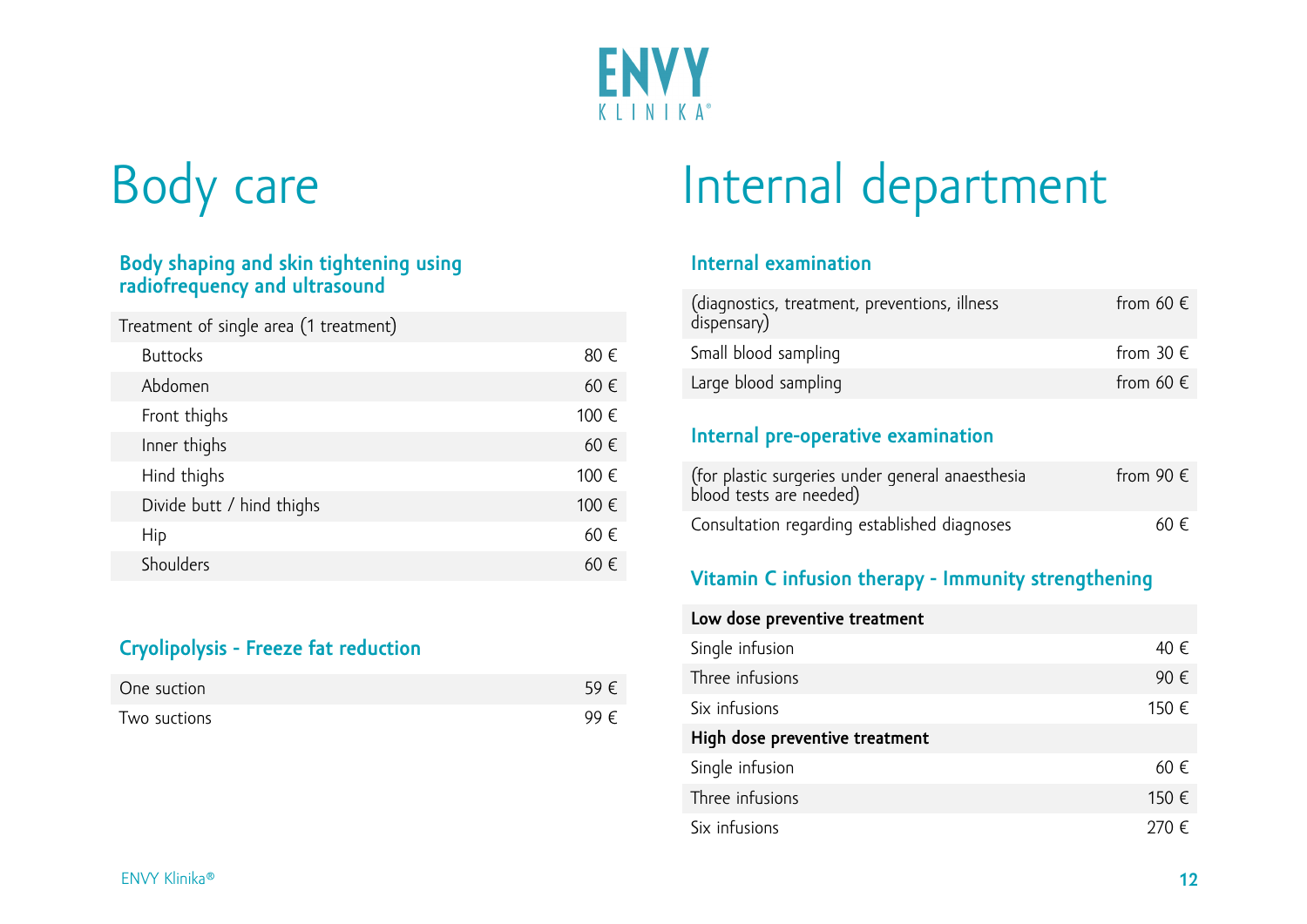

### Optimal nutrition and weight regulation department

#### **Histamin intolerance (HIT)**

| Treatment cost | 60 € |
|----------------|------|
|----------------|------|

#### **Food intolerance tests**

| Test for 40 samples           | 169 €              |
|-------------------------------|--------------------|
| Test for 44 samples           | 179 €              |
| Test for 90 samples           | 259€               |
| Test for 200+ samples         | 479 €              |
| External results consultation | from 80 $\epsilon$ |

#### **Liposnell lymphodrainage**

| 30-minute treatment                | 15 $\epsilon$  |
|------------------------------------|----------------|
| 60-minute treatment                | 20 E           |
| 12 Liposnell treatments (30 mins.) | 156 €          |
| 6 Liposnell treatments (60 mins.)  | 114 $\epsilon$ |
| 12 Liposnell treatments (60 mins.) | 216 $\epsilon$ |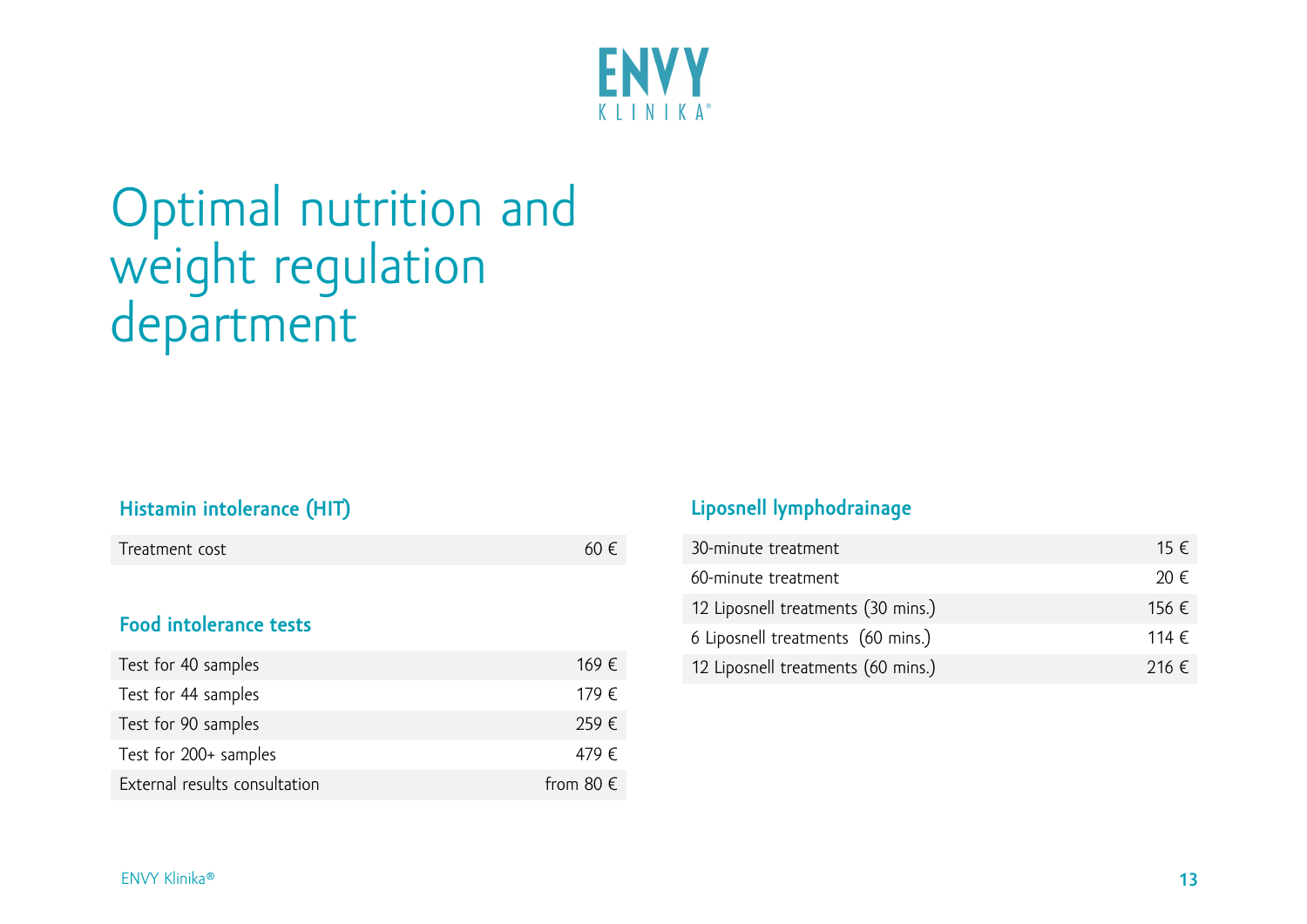

# Trichology department

#### **Plasmotherapy**

| 1 ampoule                         | from $160 \in$ |
|-----------------------------------|----------------|
| 15% off when purchasing 6 ampules |                |

#### **MesoHAIR ENVY Therapy ® (hair mesotherapy)**

| 1 ampoule                         | from 129 $\epsilon$ |  |
|-----------------------------------|---------------------|--|
| 15% off when purchasing 6 ampules |                     |  |

#### **Trichological examination**

| Trichological examination                  | from 100 $\epsilon$ |
|--------------------------------------------|---------------------|
| Extensive trichological camera examination | from 100 $\epsilon$ |

#### **ALOPECIAgen**

| Treatment cost | from 350 $\epsilon$ |
|----------------|---------------------|
|----------------|---------------------|

#### **Appointments**

| Appointment cost                                        | from 15 to 30 $\epsilon$ |
|---------------------------------------------------------|--------------------------|
| Missed appointment                                      | 40 E                     |
| Appointment cancellation less than 24 hrs<br>in advance | 20 $\epsilon$            |